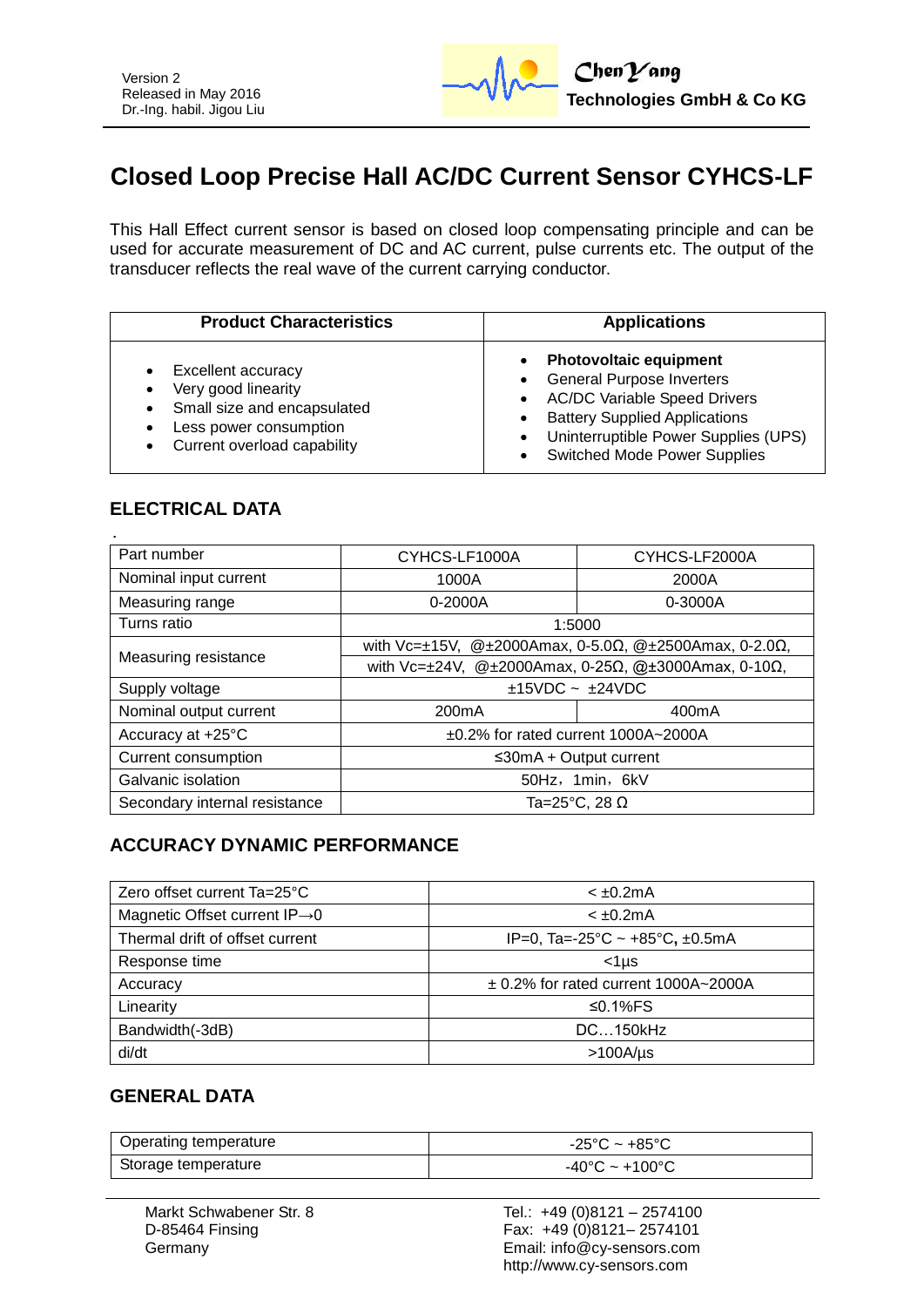

# **Dimensions (mm)**





Markt Schwabener Str. 8 D-85464 Finsing **Germany**